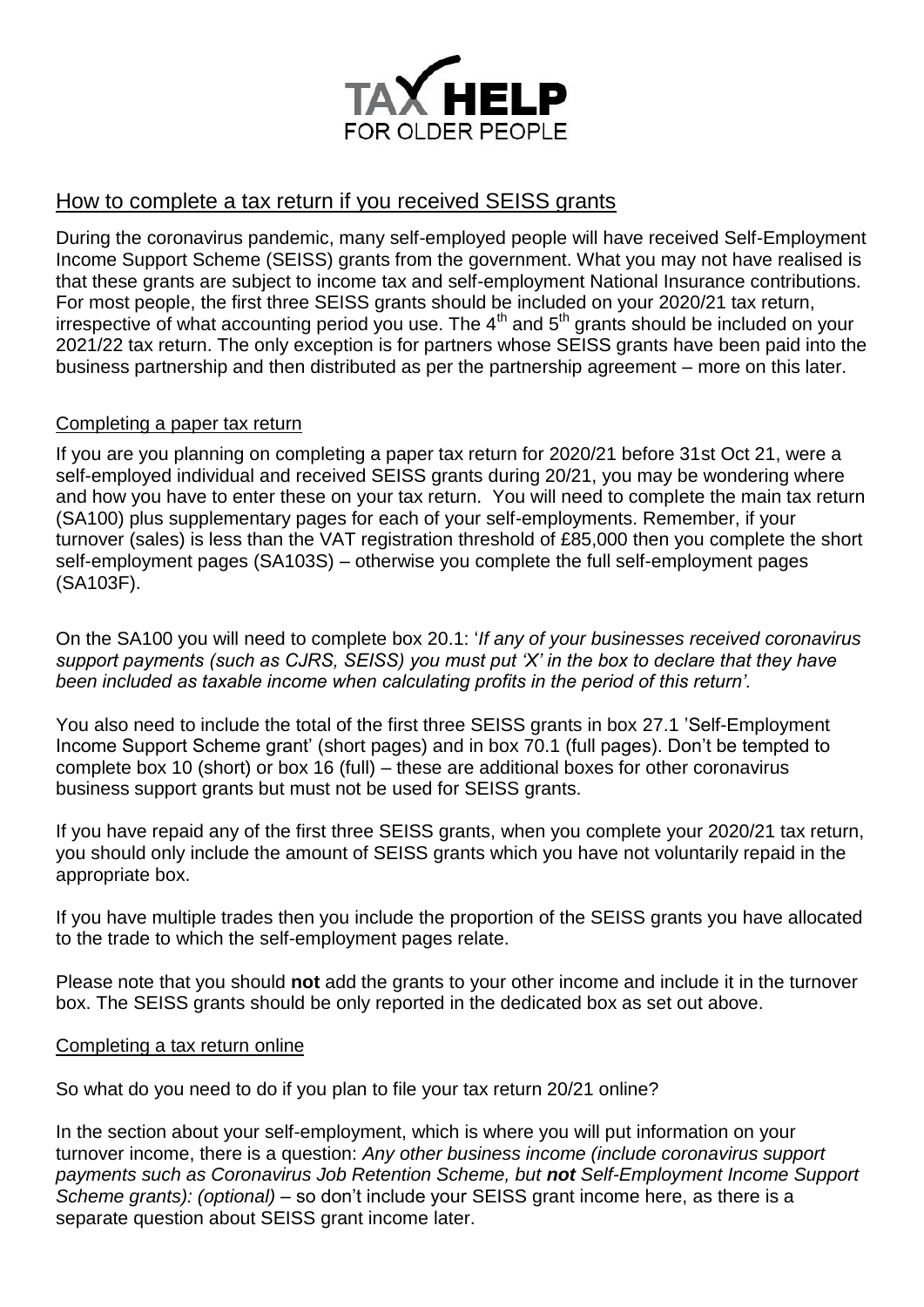

After completing information on business expenses/capital allowances you will be directed to a page called 'Other tax adjustments for your business trading name'. This is where you will find the question: **Self-Employment Income Support Scheme grant:** *(optional)* and this is where you include the total of your first three SEISS grants.

You will notice that in the tax calculation, the SEISS grants are included within your 'Profits from self-employment'. Don't forget that the SEISS grants will count as income when looking at the [small profits threshold](https://www.litrg.org.uk/tax-guides/self-employment/what-national-insurance-do-i-pay-if-i-am-self-employed#toc--what-is-the-small-profits-threshold-) for Class 2 National Insurance contribution purposes.

As part of the declaration before you submit your completed tax return, there is an additional question for you to tick: **Coronavirus Support Payments** (Optional): 'I declare that I have included all coronavirus support payments that I have received (such as Coronavirus Job Retention Scheme and Self-Employment Income Support Scheme) as taxable income when calculating profits in the period of this return'.

# What if I am in a partnership?

The rules are slightly different if you are a partner in a partnership, depending on who actually received the grant(s):

- If you, as a partner, were eligible for the SEISS grants and claimed and received the income into your own bank account (so it is **not** recorded as partnership income in the partnership accounts) then the grants will be treated in a similar way to how they are treated if you are a self-employed individual. The first three SEISS grants will be included on your 2020/21 tax return. The total of grants you received should be recorded on your partnership supplementary pages in Box 9.1 (whether you are completing the short partnership pages SA 104S or the long partnership pages SA104F). You do not include the SEISS grant income on the main partnership return (SA800). The  $4<sup>th</sup>$  and  $5<sup>th</sup>$  grants should be included on the 2021/22 partnership supplementary pages.
- If you claimed the SEISS grants and they were treated as partnership income, included in the partnership accounts and distributed to all the partners in line with the partnership agreement, then there are different rules. In these circumstances, the SEISS grants should **not** be included on the individual's partnership supplementary pages (SA104S and SA104F) but instead should be included within the turnover boxes 3.24 or 3.29 on the Partnership tax return [\(SA800\)](https://www.gov.uk/government/publications/self-assessment-partnership-tax-return-sa800). The grants would be taxed in the tax year based on the partnership's accounting period.

### What about the Trading Allowance?

Usually, if your income from self-employment is less than £1,000 pa then this income is covered by the Trading Allowance and there is no need to complete a tax return. However, if you claimed any SEISS grants then a tax return must be completed, including the self-employment pages, even if your income was below the Trading Allowance of £1,000. The self-employment pages would be completed to show the income received, the Trading Allowance claimed, and the total of SEISS grants received. Remember, that if you received any of the first three SEISS grants then